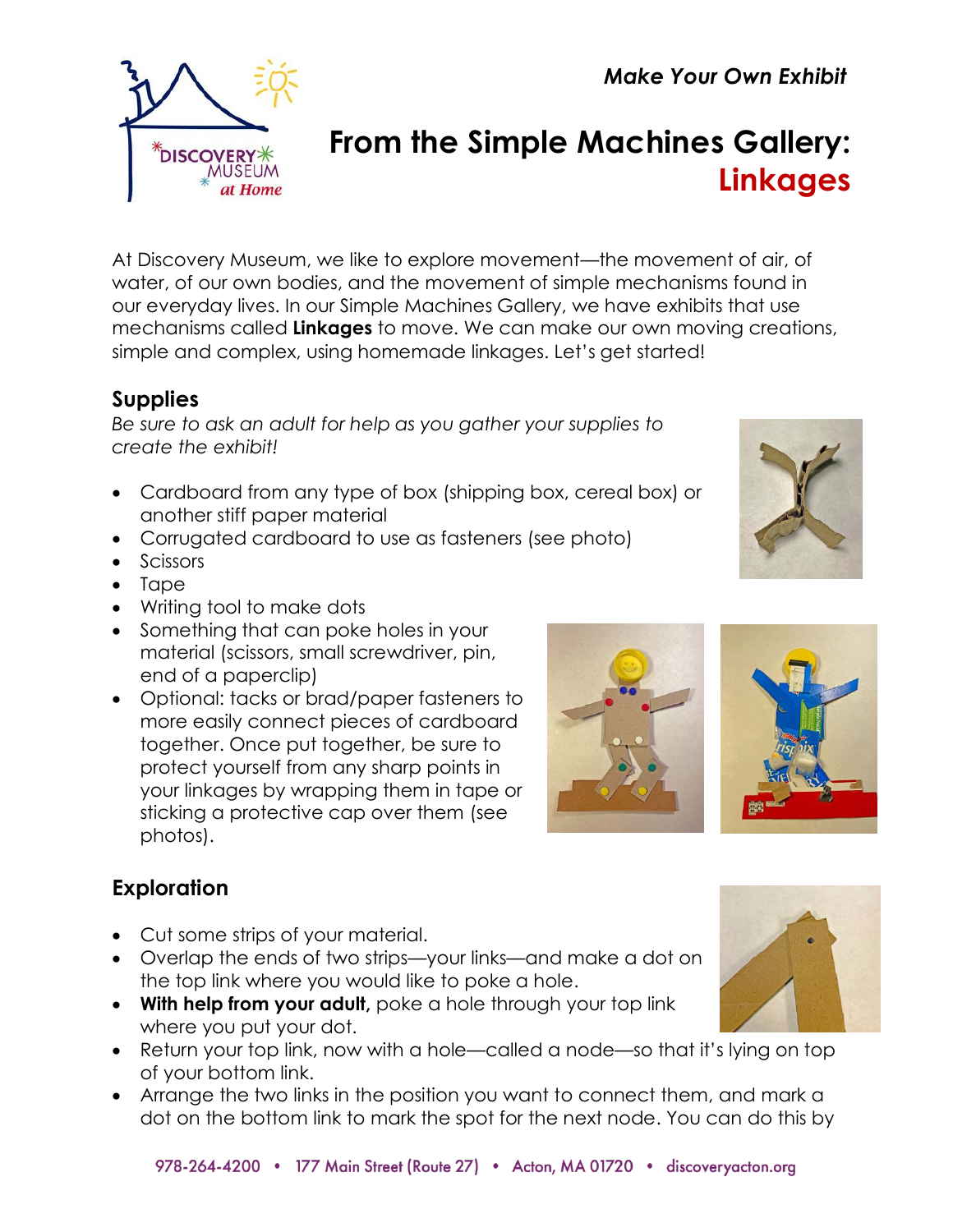

marking the bottom link through the small hole of the top link, or you can lift the top link up if your hole is too small to mark through.

- **With help from your adult,** poke a hole through your bottom link where you put your dot.
- Connect your two links together using the cardboard fastener shown below, or another type of fastener (see photos below).

*What do you notice about the movement of your links?*



Your two links together now make a *linkage*—an assembly of two or more links and this particular linkage is called a *hinged joint*.

After making a few hinged joints using our suggested steps, you can develop a method that works best for you as you align your links and locate and make the nodes to join them together. As the chief engineer of this project, you can design your own safe style for creating your linkages.

# **Things to try**

• Try adding a third link to your hinged joint.

*What do you notice about the movements of your linkage?*

- Move the location of the nodes on your links. *Does anything change in the linkage motion if links are connected in places other than at their ends?*
- Use both short and long links. *Does linkage length change anything about their movements?*
- Put more than two nodes in a link and connect to it.
- *What do you notice?* • Make small holes and big holes to connect your links together. *What do you notice about the movement of the individual links and your linkage as a whole?*
- Make a closed shape (see photo).

*What do you notice?*

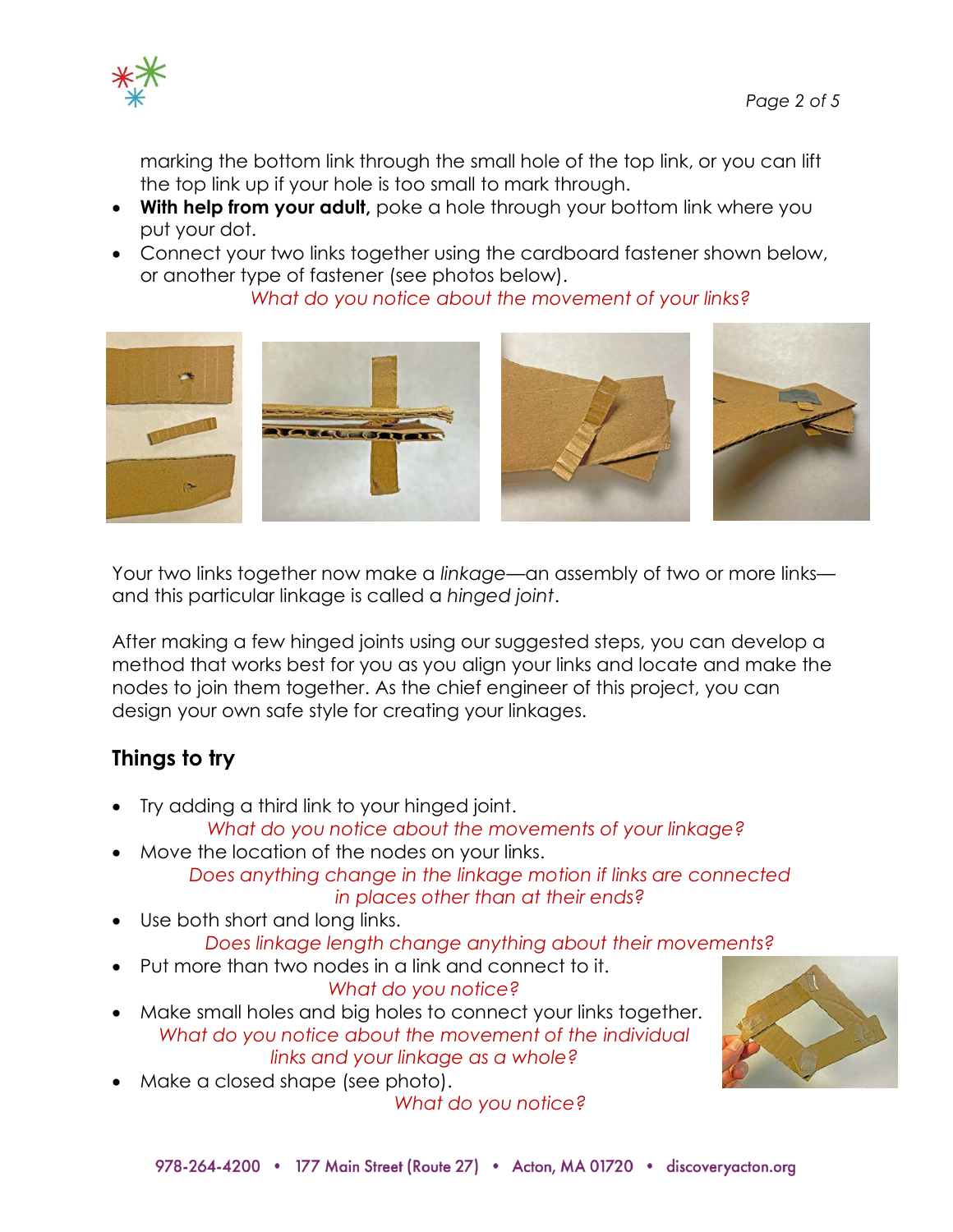

### *If you make a triangle, what happens if you undo it and add a fourth link? A fifth link? Do you notice anything different about the movement of your shape as you add more links?*

## **Get creative!**

Remember, experimenting is about trying new things, observing what happens, and then trying more new things. Not all of the supplies or designs you try will make you equally happy, and that's ok! It's an experiment! Here are some ideas and questions to help you get creative…

- Try different fastener styles (see photo). What style do you like best, and why?
- Is there anything around your house that might use links as a *mechanism* for movement, like an ironing board, collapsible drying rack, foldable chairs, or adjustable lamp? Can you make a simple model of a linkage you found?
- Can you engineer a linkage to move in a particular pattern?



• Do any of your toys have visible linkages? Do any of your toys and games involve playing with linkages?

# **What's going on?**

When you move your linkage, what sort of patterns does it make? Does each part of your linkage move in the exact same way? When you add new links to your linkage, does it make the movement simpler or more complex?

Linkages can be very simple or very complicated, but the goal is always the same: to achieve a particular pattern of motion. The simplest linkage we can



make also serves as one of the simplest machines: a lever. Seesaws on playgrounds are examples of both a lever and a linkage. Now that you have built your own linkages, you may be able to visualize how a seesaw is a linkage—specifically a hinged joint linkage—similar to the ones you built earlier. Let's call the long board of a seesaw—the part that you and your friend sit on—a link, and let's call the point where that board pivots a node. A seesaw therefore has one link with a node in the middle of it that attaches to another

link that goes into the ground. Can you see a seesaw as a hinged joint linkage?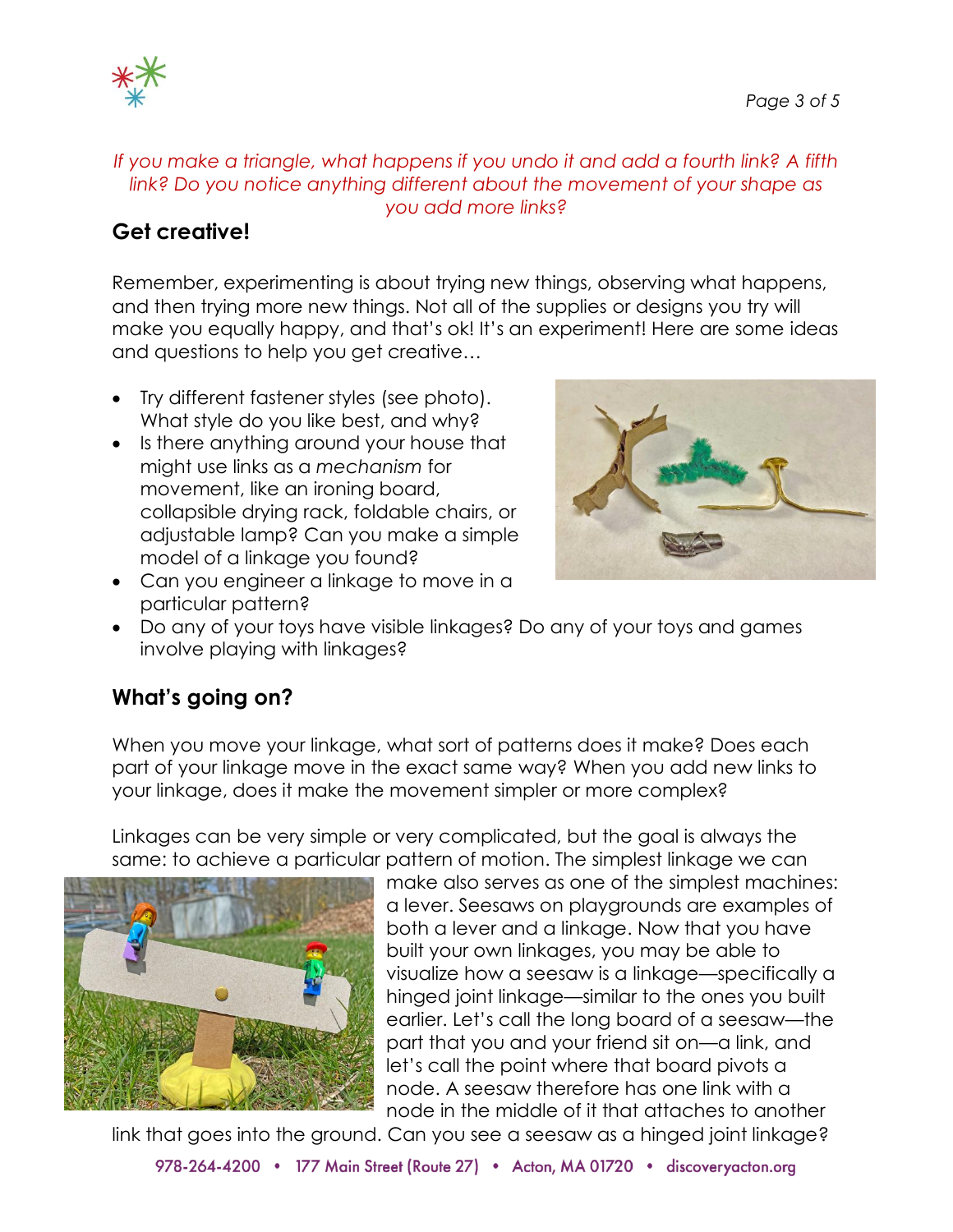

And if the goal of a linkage is to achieve a particular pattern of motion, what is the goal of the seesaw linkage? To move you and your friend up and down, up and down.

Not only are linkages designed to achieve a particular pattern of motion, they are also designed to either apply or withstand a certain amount of force. Linkages are often found in construction equipment, specifically around the buckets of excavators, backhoes, and front-end loaders. The operators of these big machines need to move their buckets precisely when filling and emptying them, and the buckets need to apply and withstand forces as they load and unload gravel, dirt, snow, sand, and other materials.

Now that you know the role linkages play in our lives—to accomplish a particular pattern of motion using a certain amount of force—you may start to notice them more. They are hidden away in our toys that move and the steering systems of our airplanes and cars, but are quite visible in some of our musical instruments and common household tools like scissors. Your own body even has linkages. Remember when we made our first linkage called a hinged joint? Your fingers, elbows, and knees operate as hinged joints, too. You likely used your own hinged joints when making your linkages today!

## **Discovery Museum Linkage Challenges**

#### Challenge 1

Can you engineer a linkage with at least three links to allow you to raise a paper hand in class?

- Create a hand you can connect to a link.
- Engineer a set of linkages to raise the hand.
	- *If you used a triangle, did your linkage move the way you expected? What happens to the movement if you add more links? Do you like to draw your designs before you build them? Can you design two different ways to raise your hand?*

#### Challenge 2

Can you engineer a linkage so that the end of one of the links moves in a straight line? Imagine securing a pencil to the end of that link (or do it for real!) to help you visualize the pattern of motion. How straight of a line can you make? (Hint: Try using a closed shape in your solution.)

*Would joints other than a hinged joint be helpful? What other types of joints do you want to make? Can you design two different ways to make a straight line with a linkage?*